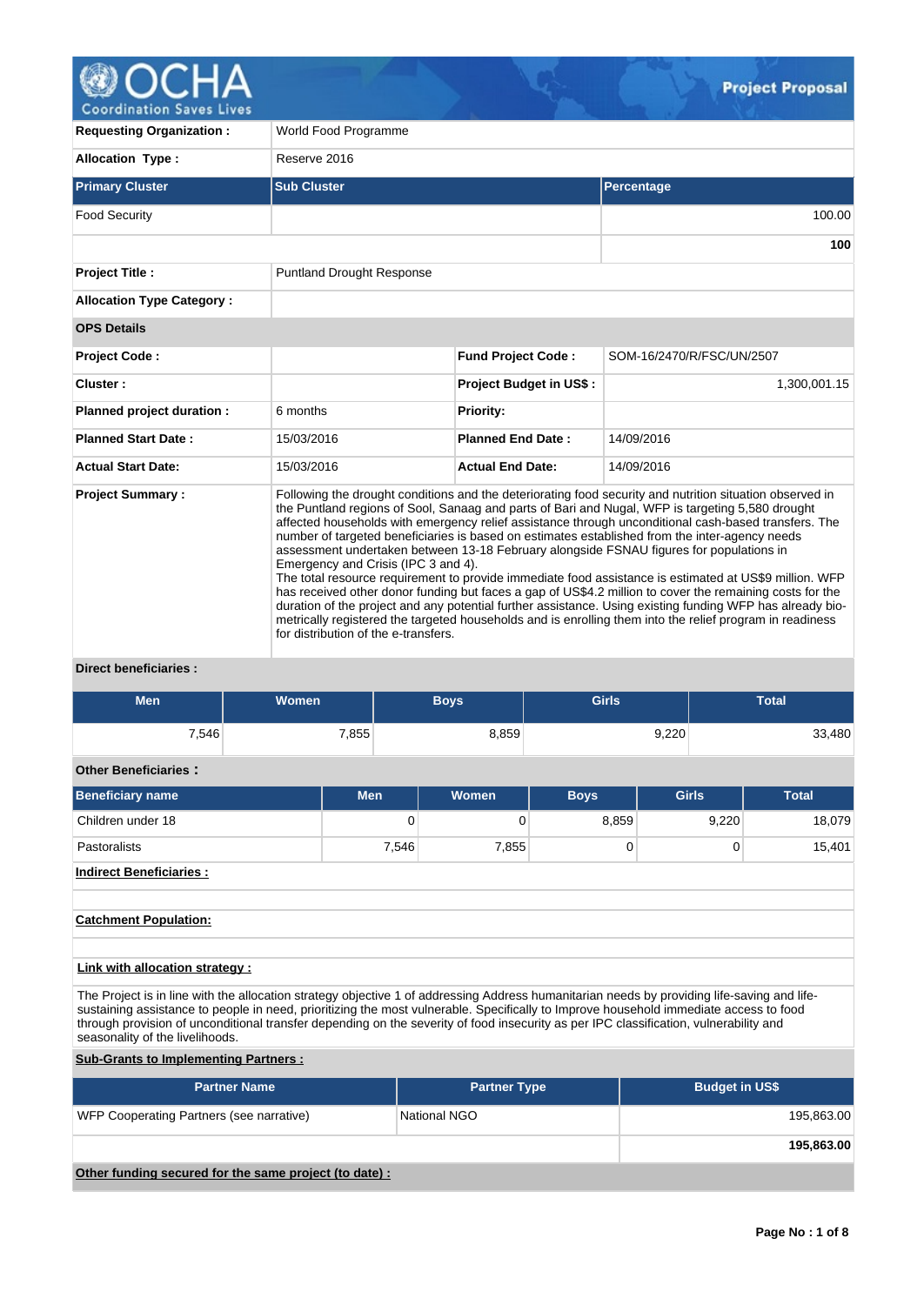|                           | <b>Other Funding Source</b> | <b>Other Funding Amount</b> |  |               |  |  |  |  |  |  |
|---------------------------|-----------------------------|-----------------------------|--|---------------|--|--|--|--|--|--|
|                           |                             |                             |  |               |  |  |  |  |  |  |
| Organization focal point: |                             |                             |  |               |  |  |  |  |  |  |
| <b>Name</b>               | <b>Title</b>                | Email                       |  | <b>Phone</b>  |  |  |  |  |  |  |
| Liljana Jovceva           | Deputy Head of<br>Programme | liljana.jovceva@wfp.org     |  | +254734554022 |  |  |  |  |  |  |
| Mark Gordon               | Head of Programme           | mark.gordon@wfp.org         |  | +254789365005 |  |  |  |  |  |  |

#### **BACKGROUND**

#### **1. Humanitarian context analysis**

The Somalia Food Security and Nutrition Analysis Unit (FSNAU) Post-Deyr Assessment (February 2015) results indicate that an estimated 931,000 people across Somalia are acutely food insecure (IPC Crisis and Emergency phases) and in need of urgent lifesaving humanitarian assistance. Nearly half (45 percent) of these are in the northern Somalia regions of Awdal, Woqooyi Galbeed, Togdheer, Sanaag, Sool, Bari, Nugaal, where drought conditions are currently being experienced as a result of three consecutive failed rain seasons and the effects of the El Nino climatic event. According to the Deyr 2015 estimates from FSNAU, 11% of the population of Bari region is in crisis or emergency (IPC 3 or 4). The corresponding figure for Sanag is 10%. Below normal rainfall and drought conditions have prevailed in the large portions of the Northwest and Northeast Somalia leading to large-scale abnormal migration of livestock, rising water prices and sharp increase in debt levels among poor households. Based on trend analysis from past El Nino events, the impact in 2015 was expected to manifest itself primarily through flooding and subsequent population displacement along the major rivers in Somalia and as a result WFP and other humanitarian partners made contingency plans and mobilised funds for timely response to the flooding in south-central Somalia. Whereas the El Nino increased the risk of flooding along major rivers, the population displacement was significantly lower than expected. The extent of the drought related effects of El Nino in northern Somalia were however not anticipated until later in the year resulting in the current gaps in funding. While there were indications of dry conditions in Somaliland in the last quarter of 2015, the situation was not expected to continue into 2016 in Somaliland and to increase in magnitude in Puntland as it currently has. In fact, based on preliminary reports from the recently concluded inter-agency assessment the number of people affected in Puntland is likely to increase. Immediate funding is therefore critical to meet the needs of the new/increased needs in Puntland regions facing persistently dry conditions since late last year. This is especially critical as the targeted locations are classified as IPC Crisis and Emergency and have been prioritized for urgent lifesaving humanitarian assistance.

the cost of living - approximated through the minimum expenditure basket (MEB) - has also increased in most of the drought affected northern regions of Awdal, Sanaag, Sool, Bari and Nugaal, compared to the previous five –year average (2010-2014). Integrated food security and nutrition surveys carried out by the FSNAU in November , 2015 in Bari and Nugaal regions also found that the average food expenditure for most households constituted more than two-thirds thirds (between 60 and 80 percent) of their total household expenditure. Urban households depend on purchases from the market to access food. For poor households, spending the largest part of their household income on food makes them vulnerable to shock such as increases in food prices or a decline in household income occasioned by failed harvests, low milk production or livestock deaths.

The nutrition cluster estimates that 23,900 children under the age of five are acutely malnourished (prevalence) in in Puntland, where in Bari region, critical levels of GAM are also being observed in Bari urban region (15.4%). A detailed analysis of 2015 admission rates by month and zone also indicates an upwards trend of admission rates of malnourished children since September/October 2015.

#### **2. Needs assessment**

An inter-agency assessment conducted in February in Bari, Karkar and Parts of Sanaag in Puntland indicate that the drought has disrupted the pastoralist and poor host community livelihood activities and increased vulnerability. Poor body conditions and weak livestock means that they are not able to fetch a good price in the markets, leading to reduced prices from \$50 to \$20 between December 2015 and February 2016, thus the households depend on livestock sales are unable to meet their household needs. Low income earners who rely on providing casual labour and informal trade have also been affected. There is also reduced access to water with Berkads which are the main source of water for villages and towns having dried up and increase in the price of a barrel of water from US\$5 to US\$. There is increased migration and mass movement from rural areas in Sanaag to Nugaal and Togdheer regions, in search of pasture and water for their livestock. Key informants reported that people who have been displaced as a result of drought face food insecurity, with households resorting to borrowing food from traders and relatives from point of displacement in Sanaag.

As part of WFP's regular monitoring, rapid food security assessment carried out in Qardho District indicates a deterioration in the Food Consumption Scores of 63% upwards from a baseline of 57% of the households who were assessed. In Caluula District, the Food Consumption Score of the respondents in Caluula has also deteriorated. The proportion of poor FCS increased from 13% to 57% and acceptable FCS decreased from 70% to 14%. Dietary diversity is poor and shows a slight worsening since November 2015. The baselines for both assessments had been conducted in November 2015 and follow-up was carried out in February 2016. Given the deteriorating food security and nutrition situation, many poor households are unable to meet their food needs and the situation could further deteriorate between now and the start of the Gu rains in April.

#### **3. Description Of Beneficiaries**

WFP proposes to reach 53,538 beneficiaries with unconditional e- transfer for one month, averaging \$130 for each household. This is figure is based on estimates from the the FSNAU estimates on People in Crisis and Emergency, (IPC 3 and 4), this has been further informed by the needs from the Inter-agency assessment on drought affected in Sool, Sanaag, Bari and Nugal. Targeting of needy beneficiaries will be carried out through community consultations using standard vulnerability criteria.

### **4. Grant Request Justification**

The proposed unconditional cash transfers will enable households to have improved access to food and improved food consumption this will ensure sustained assistance to food insecure households through provision of predictable and reliable safety nets, lean seasonal support to stabilize vulnerable households.

#### **5. Complementarity**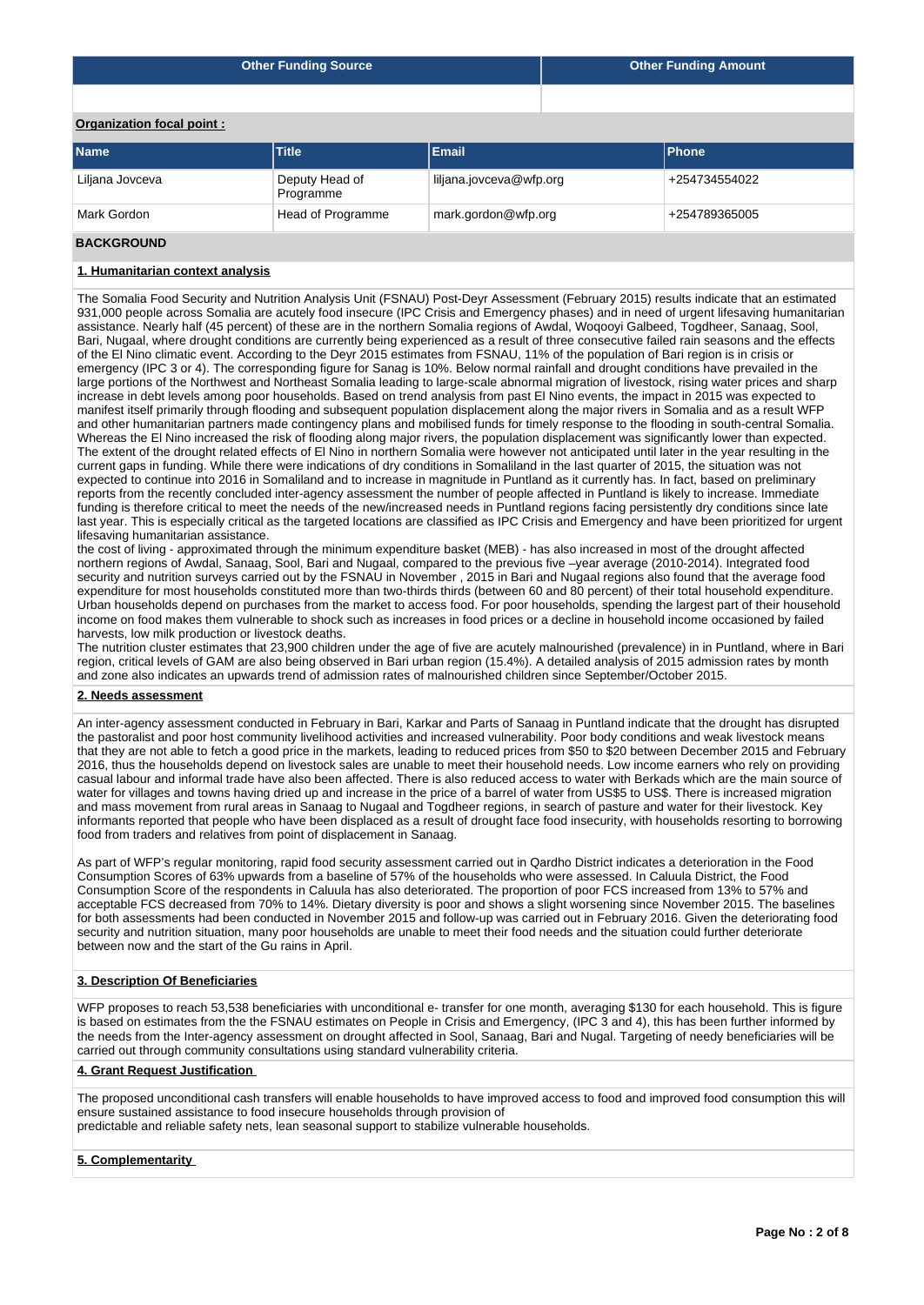WFP is providing an integrated response to the drought affected households thus ensuring that activities in food security and nutrition are well coordinated. Beneficiaries targeted for the unconditional transfers are also being targeted under the Nutritional preventative, treatment and community outreach programmes. In addition, lean season asset creation activities is planned and ongoing as part of the recovery phase for these drought- affected households to ensure that they are able to meet their food needs through investment in livelihood/community assets. Through its school meals programme, WFP continues to provide much a much needed safety net for school going children in WFP supported schools thus meeting short-term hunger needs and reducing drop-outs.

# **LOGICAL FRAMEWORK**

# **Overall project objective**

To provide humanitarian assistance to 8,923 drought affected households in Bari, Sool, Sanaag and Nugaal regions in Puntland

| <b>Food Security</b>                                                                                                                                                                                                                          |                                                 |                                 |  |  |  |  |  |  |  |  |  |
|-----------------------------------------------------------------------------------------------------------------------------------------------------------------------------------------------------------------------------------------------|-------------------------------------------------|---------------------------------|--|--|--|--|--|--|--|--|--|
| <b>Cluster objectives</b>                                                                                                                                                                                                                     | <b>Strategic Response Plan (SRP) objectives</b> | <b>Percentage of activities</b> |  |  |  |  |  |  |  |  |  |
| Improve household immediate access to food Somalia HRP 2016<br>through provision of unconditional transfer<br>depending on the severity of food insecurity<br>as per IPC classification, vulnerability and<br>seasonality of the livelihoods. |                                                 | 100                             |  |  |  |  |  |  |  |  |  |

**Contribution to Cluster/Sector Objectives :** This project will contribute to the HRP strategic objective 1 to Address humanitarian needs by providing lifesaving and life-sustaining assistance to people in need, prioritizing the most vulnerable; In addition, it falls under the Food security's cluster objective 1 to Improve household immediate access to food through provision of unconditional transfer depending on the severity of food insecurity as per IPC classification, vulnerability and seasonality of the livelihoods.

The unconditional e-transfers will enable households meet their basic daily food requirements and address their nutritional and dietary needs through the purchase of staples and fresh food items such as fruit and vegetables. Beneficiaries will receive USD 129 (per household) to purchase food that meets 78 per cent of their daily energy requirements for a period of 1 month. All beneficiaries have already been registered bio-metrically by WFP and data is stored on the age and sex of households' members. Based on this information, WFP will prioritize the most vulnerable households, such as households with children under the age of five years, female-headed households, households with members living with a disability, households whose member(s) are above 60 years of age, etc. Once selected, the households will receive cash assistance with the aim to further improve their food security situation.

### **Outcome 1**

Stabilized or improved food consumption over assistance period for targeted drought-affected households (8,923 households)

# **Output 1.1**

# **Description**

cash transfers and vouchers distributed in sufficient quantity and quality and in a timely manner to targeted beneficiaries - target 53,538 beneficiaries (8,923 households)

# **Assumptions & Risks**

# **Activities**

**Activity 1.1.1** 

### **Standard Activity : Community based participation**

Community consultations, targeting and information dissemination on activity, modality, selection criteria and how to redeem the e-transfer. Review of proposals from partners.

**Activity 1.1.2** 

#### **Standard Activity : Conditional or unconditional Cash transfer**

Transfer and redemption of e-transfer

# **Activity 1.1.3**

**Standard Activity : Monitoring Market to determine the immediate impact**

Post-distribution monitoring, Responding to beneficiary feedback mechanism, reporting to CHF and cluster

#### **Indicators**

|                                                                       |                                                                                     |                                                                                                  | End cycle beneficiaries | <b>End</b><br>cycle |                   |  |               |
|-----------------------------------------------------------------------|-------------------------------------------------------------------------------------|--------------------------------------------------------------------------------------------------|-------------------------|---------------------|-------------------|--|---------------|
| Code                                                                  | <b>Cluster</b>                                                                      | <b>Indicator</b>                                                                                 | <b>Men</b>              | <b>Women</b>        | <b>Boys Girls</b> |  | <b>Target</b> |
| Indicator 1.1.1                                                       | <b>Food Security</b>                                                                | Number of people in crisis and IDPs receiving<br>unconditional support to improve access to food |                         |                     |                   |  | 53,538        |
| <b>Means of Verification:</b> Distribution reports/ Biometric reports |                                                                                     |                                                                                                  |                         |                     |                   |  |               |
| Indicator 1.1.2                                                       | <b>Food Security</b>                                                                | Total cash equivalent of food bought by<br>beneficiaries with e-vouchers transferred             |                         |                     |                   |  | 53,538        |
|                                                                       | <b>Means of Verification:</b> Retailer reconciliation reports, Distribution reports |                                                                                                  |                         |                     |                   |  |               |
| Indicator 1.1.3                                                       | <b>Food Security</b>                                                                | Number of vulnerable people supported through<br>safety nets                                     |                         |                     |                   |  | 53,538        |
|                                                                       |                                                                                     | <b>Means of Verification:</b> % of households with improved food consumption scores              |                         |                     |                   |  |               |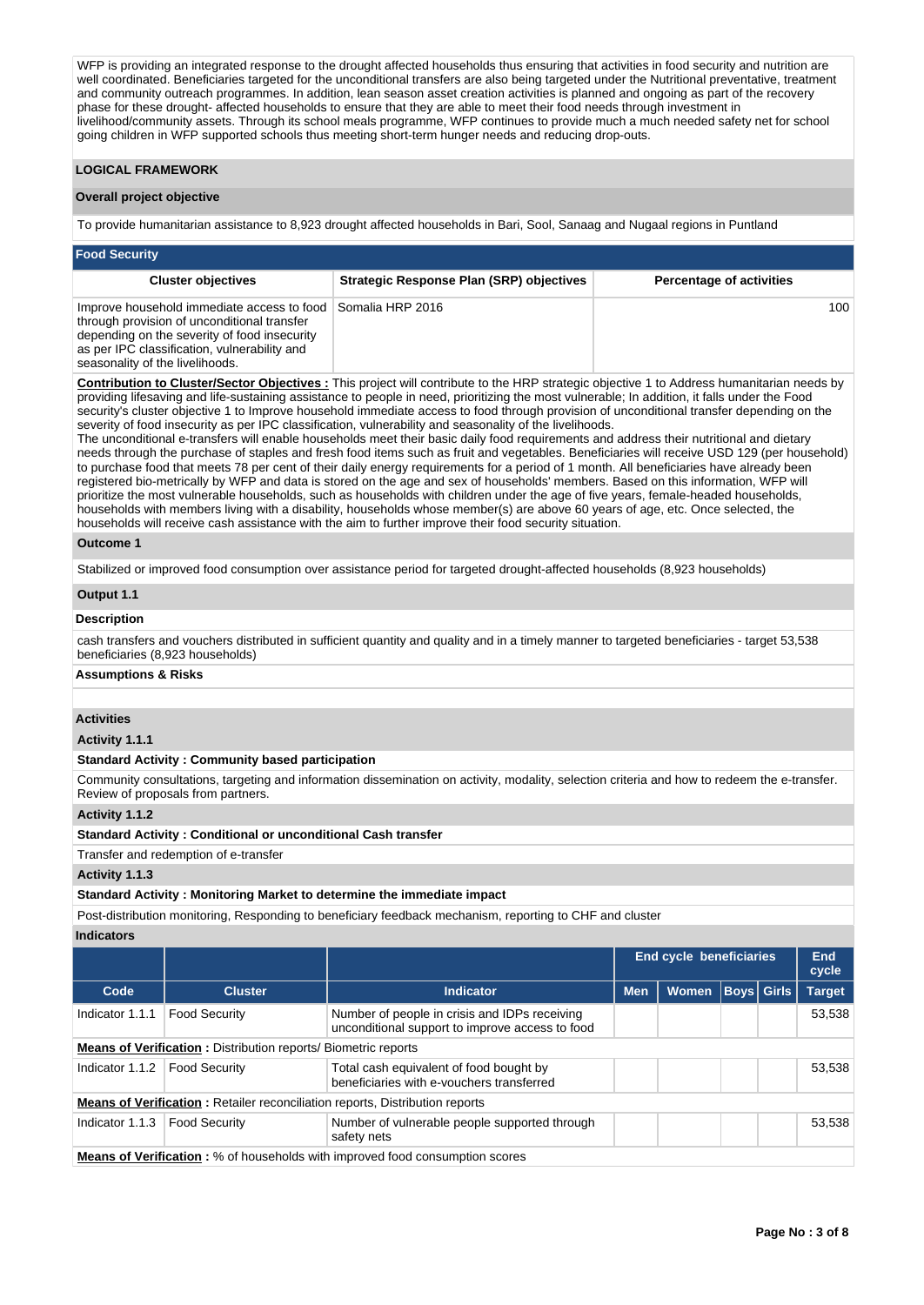| Indicator 1.1.4   Food Security                          |  | Number of women, men, boys and girls receiving<br>food assistance, disaggregated by activity,<br>beneficiary category, sex, cash transfers and<br>vouchers, as % of planned |  |  |  |  | 53,538 |  |  |
|----------------------------------------------------------|--|-----------------------------------------------------------------------------------------------------------------------------------------------------------------------------|--|--|--|--|--------|--|--|
| <b>Means of Verification:</b> distribution reports, PDMs |  |                                                                                                                                                                             |  |  |  |  |        |  |  |
| <b>Additional Targets:</b>                               |  |                                                                                                                                                                             |  |  |  |  |        |  |  |

#### **M & R**

# **Monitoring & Reporting plan**

WFP will monitor how beneficiaries are receiving transfers using its electronic beneficiary and transfer management platform SCOPE which shows redemptions in near real time. This information together with data from physical and remote monitoring as well as market assessments and price monitoring will provide WFP and partners with the necessary information on household food security, food consumption and market performance.

Cognisant of the precarious security and infrastructure conditions in Somalia, WFP continuously identifies and monitors risks to its operations through physical process monitoring and remote monitoring ('call centres' and feedback hotline), as well as third party monitoring. WFP works with third party monitors to conduct physical process monitoring of food distributions at distribution sites as well as post-distribution monitoring (PDM) through visits to beneficiary households. The field monitors are equipped with GPS-enhanced mobile devices to conduct the surveys enabling WFP to identify the location at which the information has been gathered. In addition, WFP operates a call center in Galkayo, central Somalia for remote monitoring. Operators as well as an interactive voice response (IVR) system call beneficiaries as a control mechanism and to collect information on the food security situation of households, including food consumption and coping mechanisms in lean seasons. WFP also operates a hotline where beneficiaries can contact the organization to provide feedback on distributions and transfers and to flag potential issues should they arise. WFP also monitors the performance of its partner through distribution monitoring as well as post distribution monitoring; every Final Delivery Point (FDP) is monitored once every 3 months.

# **Workplan**

| Activitydescription                                                                                                                                                                                   | Year | 1  2  3  4  5  6  7  8  9   <u>10  11  12</u> |   |   |   |                   |  |  |  |
|-------------------------------------------------------------------------------------------------------------------------------------------------------------------------------------------------------|------|-----------------------------------------------|---|---|---|-------------------|--|--|--|
| Activity 1.1.1: Community consultations, targeting and information dissemination<br>on activity, modality, selection criteria and how to redeem the e-transfer. Review of<br>proposals from partners. | 2016 |                                               | X | Χ |   |                   |  |  |  |
| Activity 1.1.2: Transfer and redemption of e-transfer                                                                                                                                                 | 2016 |                                               |   | Χ |   |                   |  |  |  |
| Activity 1.1.3: Post-distribution monitoring, Responding to beneficiary feedback<br>mechanism, reporting to CHF and cluster                                                                           | 2016 |                                               |   |   | X | $ X $ $ X $ $ X $ |  |  |  |
|                                                                                                                                                                                                       |      |                                               |   |   |   |                   |  |  |  |

# **OTHER INFO**

# **Accountability to Affected Populations**

In 2015, WFP increased its focus on accountability to affected populations (AAP) in an environment where direct WFP contact with communities was challenging. Community consultations are carried out with men and women separately to ensure that the voices of both are heard in the prioritization of projects and identification of project sites. Communities are involved from determination of the needs, design of the activity and implementation. Through the consultations, targeting of beneficiaries is carried out, including information dissemination on the criteria used for targeting. Information is also provided on the avenues that beneficiaries can pursue to provide feedback and complaints.

In addition, WFP increased the use of modern communication technology to complement physical monitoring by WFP food monitors and third party monitors, especially in areas where access was a challenge. The widespread use of mobile phones in Somalia provided an opportunity for WFP to use mobile telecommunications technology to collect feedback from beneficiaries. The mVAM (mobile Vulnerability Analysis and Mapping) project was piloted in Somalia from May 2014 to April 2015, collecting food security data from households through short mobile phone surveys, text messages, live telephone interviews and automated phone calls (Interactive Voice Response). Building upon this experience, WFP launched the country-wide implementation of this technology under the name of mKormeer\*, expanding the geographical coverage, number of surveys conducted and the topics covered. Having this first-hand information enabled WFP to quickly respond to emerging issues. This is particularly important in a fragile context like Somalia, where droughts, floods, displacement and other shocks regularly affect the food security and nutrition situation. WFP developed a beneficiary feedback and complaints system in 2014 to enhance its accountability and interaction with beneficiaries by regularly communicating with them as well as allowing them to call directly. At the start of the hotline service, the major challenge was the low number of calls from beneficiaries. In 2015, the beneficiary hotline received an increased number of calls due to active and sustained communication and sensitization campaigns.

The number of calls received increased from a few calls a week earlier in 2015, to as many as 40 calls a week by the end of the year. The use of new tools and the expansion of the complaints and feedback mechanism is reflected in the very strong AAP indicator results with over 95 percent of surveyed beneficiaries informed about the programme, and aware of how they can make a complaint. While these results are very strong, WFP recognizes that further effort is required in strengthening the new tools and the general awareness and adoption of AAP approaches going forward. For example, the results do not specify if respondents stating high awareness and comfort in accessing mechanisms were referring to more traditional avenues such as community leaders, or WFP managed mechanisms such as the hotline. In August 2015, WFP moved from paper-based checklists to mobile data collection through an open data kit (ODK) platform. The platform allows WFP to collect monitoring data using Android mobile devices and submit it to an online server, even without an internet connection or mobile carrier service at the time of data collection. The use of mobile phones allowed WFP to quickly collect data from the field in a standardized way, and to analyze and share it securely.

# **Implementation Plan**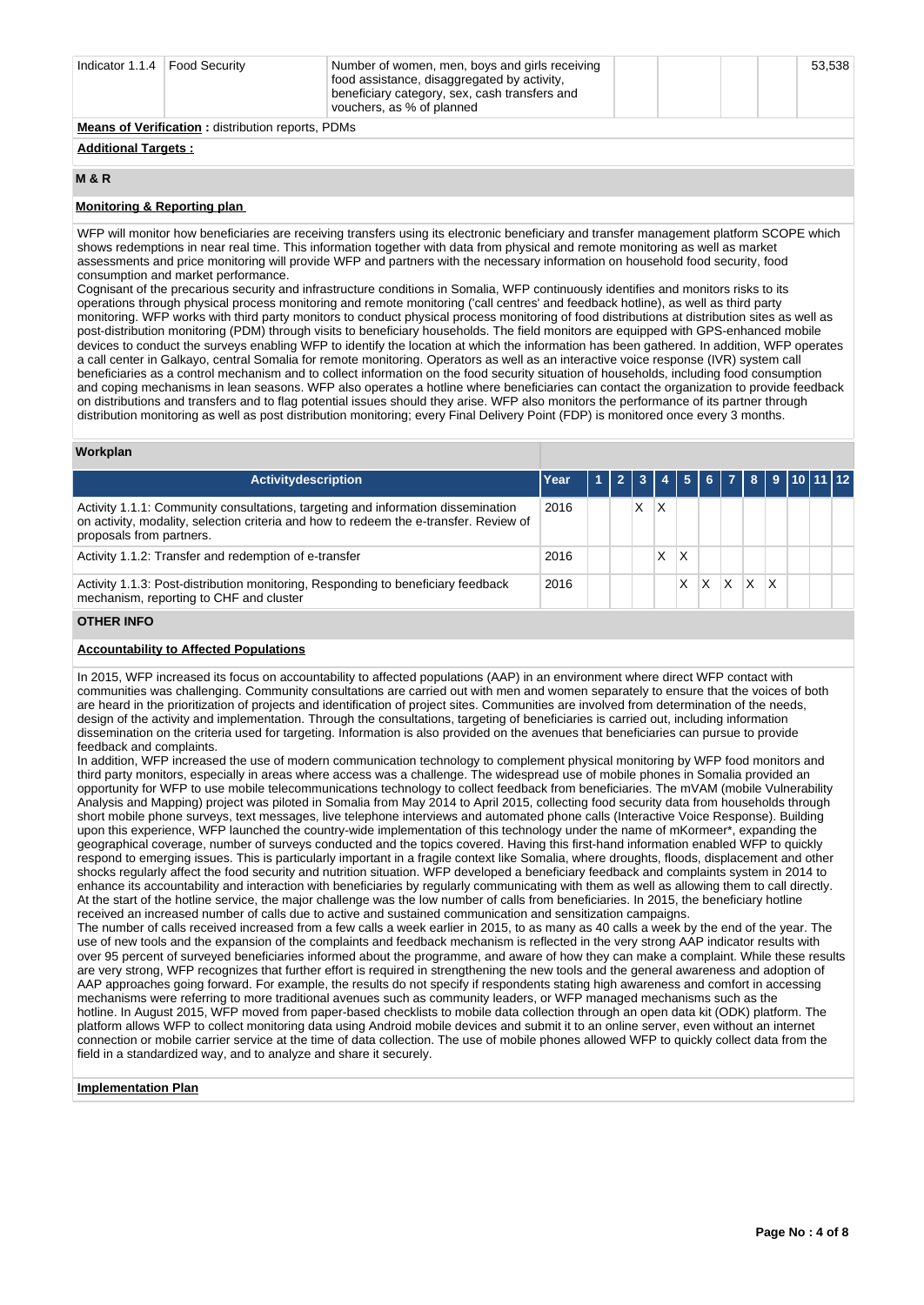As a co-leader of the Food Security and leader of the Logistics and Electronic Telecommunications Clusters, WFP actively coordinates its response to the food security and nutrition challenges in Somalia with UN sister agencies and non-governmental organizations. Through the Cash and Voucher Working Group as well as bilateral exchanges, WFP will coordinate the proposed intervention with other actors to ensure any overlaps or conflicting actions be avoided.

Through its cooperating partners, (CPs), WFP will carry out community sensitization on the beneficiary selection criteria, biometric registration and e-voucher transfers. At the end of every month, CPs will submit to WFP a list of participants who have met the condition to receive transfers through SCOPE database. WFP Area Offices shall verify the list submitted before requesting WFP Country Office to transfer the respective beneficiaries' benefits to their e-transfer cards. WFP will monitor delivery of e-transfers to beneficiaries through credit reports from Financial Service Providers, use of humanitarian card to buy food through the SCOPE database, and household food security through post distribution monitoring. Below is a list of WFP's current cooperating partners in the targeted locations. WFP may engage other partners in the course of the project depending on arising needs and partner capacities.

- 1. Deegan Relief and Development Organization
- 2. African Community Development Concern
- 3. Kulmiye Development Organization
- 4. Puntland Highway Authority
- 5. Social Empowerment Rehabilitation and Development Organization
- 6. Social and Environmental Development Organization
- 7. Puntland Relief and Development Organization
- 8. Puntland Development Organization
- 9. Ocean Training and Promotion
- 10. Sanaag Concern Development Organization
- 11. Shilaale Rehabilitation and Ecological Concern
- 12. Al Ta'awun Social Service
- 13. Action for Semi-Arid Lands

# **Coordination with other Organizations in project area**

| Name of the organization                   | Areas/activities of collaboration and rationale                                              |  |  |  |  |  |
|--------------------------------------------|----------------------------------------------------------------------------------------------|--|--|--|--|--|
| Organisations in the food security cluster | Agree on operational areas, to avoid duplication and ensure<br>coverage of needy populations |  |  |  |  |  |

# **Environment Marker Of The Project**

#### **Gender Marker Of The Project**

2a- The project is designed to contribute significantly to gender equality

#### **Justify Chosen Gender Marker Code**

WFP recognizes that gender inequality directly affects the ability of nations to become free from hunger and food insecurity, and that transfers (in-kind, cash or vouchers) have the potential of empowering women and transforming gender social norms at the household and community level. Empowerment is however a complex long-term goal dependent on individual, social, institutional and infrastructural environments; individual cash based transfer activities in the limited context and duration of the planned drought response therefore represent a limited but important step toward the achievement of this goal. Recognizing this, WFP shall employ gender sensitive beneficiary targeting and whenever possible, shall deliver household transfers to women to help boost their confidence and bargaining power within the household. Normally, through post distribution monitoring, WFP aims to ascertain how households are utilizing transfers and whether gender relations are indeed being transformed by the activity through shared or improved participation of women in decision-making and increased dignity, social status and livelihoods of both men and women. However, considering the short duration of this emergency intervention, this may not be possible. Even so, through initial and regular project sensitization, community consultations in the targeting of beneficiaries and an efficient registration and disbursement system, WFP hopes to minimize the likelihood of intra-household and intracommunity conflicts over resource transfers.

### **Protection Mainstreaming**

Through initial and regular project sensitization, community consultations in the targeting of beneficiaries and an efficient registration and disbursement system, WFP hopes to minimize the likelihood of intra-household and intra-community conflicts over resource transfers. WFP also ensures that retailers are available in the nearest markets to avoid beneficiaries traveling for long distances to redeem their transfers.

#### **Country Specific Information**

## **Safety and Security**

All targeted areas identified for assistance are accessible, and are in areas of WFP Operational presence, WFP has also been able to conduct registration of beneficiaries on SCOPE and also ensure that retailers are accessible by the beneficiaries. Regular monitoring of the security situation continues to be maintained through WFP security and UNDSS, Staff receive regular updates on the security situation and are expected to comply with security measures particularly in regards to movement and adhering to Minimum Operating Security Standards. Monitoring will be conducted through own monitoring or third party monitoring where needed. WFP will continue to share regular updates on the security information to CHF in case this would hinder the implementation of activities.

#### **Access**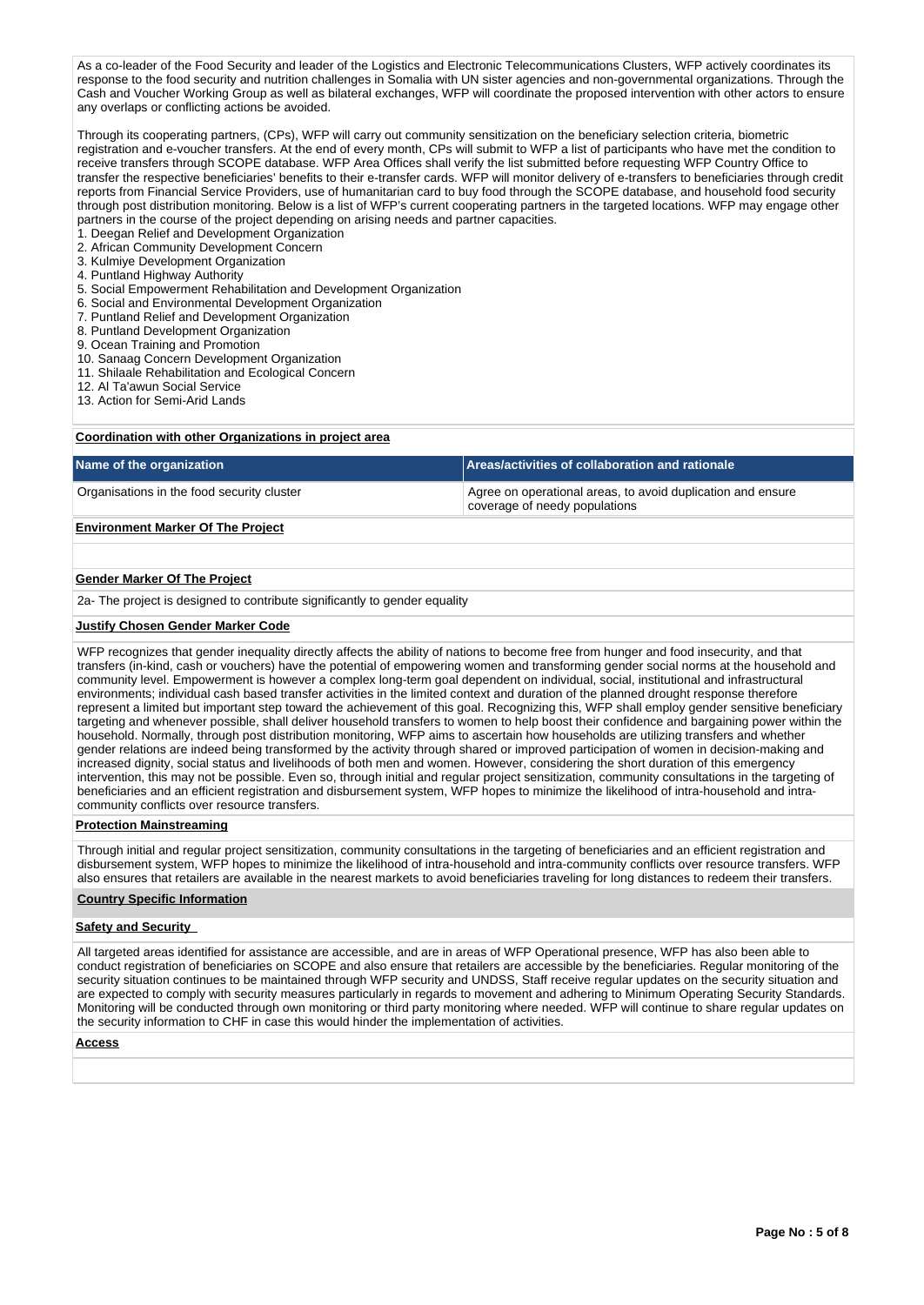# **BUDGET**

| ופטעס         |                                                                                                                                           |                                 |               |                       |                                          |                           |                   |  |
|---------------|-------------------------------------------------------------------------------------------------------------------------------------------|---------------------------------|---------------|-----------------------|------------------------------------------|---------------------------|-------------------|--|
| Code          | <b>Budget Line Description</b>                                                                                                            | D/S                             | Quantity      | <b>Unit</b><br>cost   | <b>Duration</b><br><b>Recurran</b><br>ce | $\%$<br>charged<br>to CHF | <b>Total Cost</b> |  |
|               | <b>Staff and Other Personnel Costs</b>                                                                                                    |                                 |               |                       |                                          |                           |                   |  |
| 1.1           | International Programme Officer                                                                                                           | D                               |               | 1   17,37<br>0.00     | 6                                        | 1985.00<br>%              | 20,687.67         |  |
|               | Levels of effort                                                                                                                          |                                 |               |                       |                                          |                           |                   |  |
| 1.2           | Senior Programme Assistant (G6)                                                                                                           | D                               |               | $1 \mid 2,581$<br>.00 | 6                                        | 6000.00<br>%              | 9,291.60          |  |
|               | Number of months                                                                                                                          |                                 |               |                       |                                          |                           |                   |  |
| 1.3           | Programme Assistant (G5)                                                                                                                  | D                               |               | $2 \mid 2,480$<br>.00 | 6                                        | 6000.00<br>%              | 17,856.00         |  |
|               | Number of months                                                                                                                          |                                 |               |                       |                                          |                           |                   |  |
| 1.4           | <b>Field Monitors</b>                                                                                                                     | D<br>$2 \mid 1,399$<br>6<br>.00 |               |                       |                                          |                           |                   |  |
|               | Number of months                                                                                                                          |                                 |               |                       |                                          |                           |                   |  |
|               | <b>Section Total</b>                                                                                                                      |                                 |               |                       |                                          |                           | 57,908.07         |  |
|               | Supplies, Commodities, Materials                                                                                                          |                                 |               |                       |                                          |                           |                   |  |
| 2.1           | E-transfers to beneficiaries                                                                                                              | D                               | 5580.14 135.0 | 0                     | $\mathbf{1}$                             | 10000.00<br>%             | 753,318.90        |  |
|               | Number                                                                                                                                    |                                 |               |                       |                                          |                           |                   |  |
|               | <b>Section Total</b>                                                                                                                      |                                 |               |                       |                                          |                           | 753,318.90        |  |
| Equipment     |                                                                                                                                           |                                 |               |                       |                                          |                           |                   |  |
| 3.1           | Communication equipment                                                                                                                   |                                 | $\mathbf 0$   | 0.00                  | $\mathbf 0$                              | 0.00%                     | 0.00              |  |
|               | <b>Section Total</b>                                                                                                                      |                                 |               |                       |                                          |                           | 0.00              |  |
|               | <b>Contractual Services</b>                                                                                                               |                                 |               |                       |                                          |                           |                   |  |
| 4.1           | Commission for delivery of payments to retailers                                                                                          | D                               |               | $0.02$ 753,3          | 1                                        | 10000.00                  | 15,066.38         |  |
|               |                                                                                                                                           |                                 |               | 19.00                 |                                          | %                         |                   |  |
|               | lump sum                                                                                                                                  |                                 |               |                       |                                          |                           |                   |  |
| 4.2           | <b>CTG Monitoring</b>                                                                                                                     | D                               |               | $6 \mid 3,200$<br>.00 |                                          | 6 10000.00<br>℅           | 115,200.00        |  |
|               | monthly                                                                                                                                   |                                 |               |                       |                                          |                           |                   |  |
|               | <b>Section Total</b>                                                                                                                      |                                 |               |                       |                                          |                           | 130,266.38        |  |
| <b>Travel</b> |                                                                                                                                           |                                 |               |                       |                                          |                           |                   |  |
| 5.1           | Travel for project monitoring. [1] Costs are based on ticket:<br>1,895 USD, DSA 81 USD/day, Hazard Pay 53 USD/day =<br><b>Total 2,484</b> | D                               |               | $5 \mid 2,484$<br>.00 | 6                                        | 8000.00<br>%              | 59,616.00         |  |
|               | Trps                                                                                                                                      |                                 |               |                       |                                          |                           |                   |  |
|               | <b>Section Total</b>                                                                                                                      |                                 |               |                       |                                          |                           | 59,616.00         |  |
|               | <b>Transfers and Grants to Counterparts</b>                                                                                               |                                 |               |                       |                                          |                           |                   |  |
| 6.1           | Agreements with Cooperating partners (vetted by WFP<br>somalia)                                                                           | D                               |               | 1 195,8<br>63.00      | 1                                        | 10000.00<br>℅             | 195,863.00        |  |
|               | lump sump                                                                                                                                 |                                 |               |                       |                                          |                           |                   |  |
|               | <b>Section Total</b>                                                                                                                      |                                 |               |                       |                                          |                           | 195,863.00        |  |
|               | <b>General Operating and Other Direct Costs</b>                                                                                           |                                 |               |                       |                                          |                           |                   |  |
| 7.1           | vehicle running costs and maintenance                                                                                                     | D                               |               | $1 \mid 2,481$<br>.00 | 6                                        | 2000.00<br>℅              | 2,977.20          |  |
|               | Monthly                                                                                                                                   |                                 |               |                       |                                          |                           |                   |  |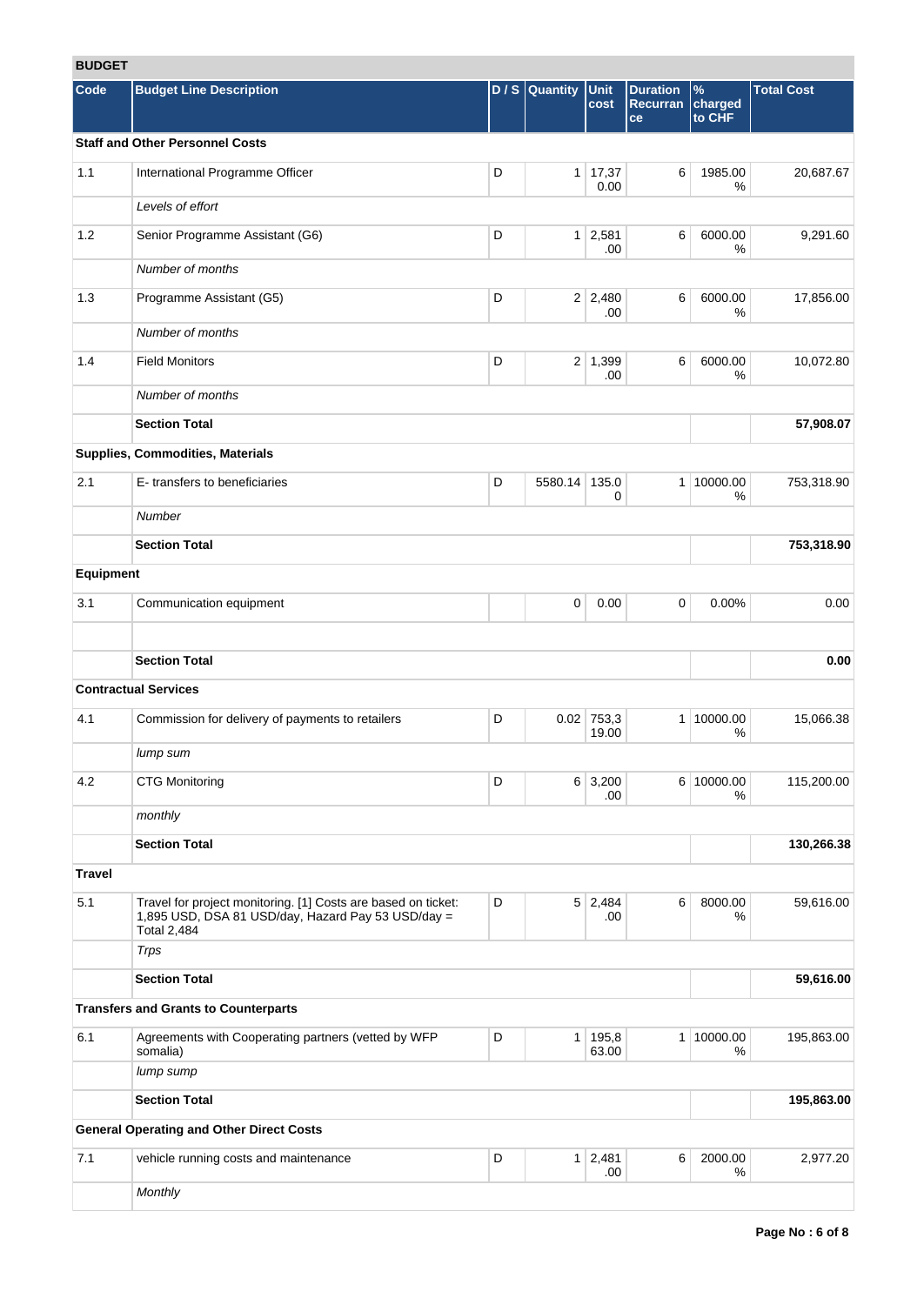| 7.2               | Office Space/Rental of facility  | D | 1 <sup>1</sup> | 1,972<br>.00          | 6 | 2000.00<br>% | 2,366.40     |
|-------------------|----------------------------------|---|----------------|-----------------------|---|--------------|--------------|
|                   | monthly                          |   |                |                       |   |              |              |
| 7.3               | <b>Utilities</b>                 | D | 1              | 1,457<br>.00          | 6 | 2000.00<br>% | 1,748.40     |
|                   | Monthly                          |   |                |                       |   |              |              |
| 7.4               | Office supplies and Consumables  | D |                | $1 \mid 1,578$<br>.00 | 6 | 2000.00<br>% | 1,893.60     |
|                   | Monthly                          |   |                |                       |   |              |              |
| 7.5               | Equipment repair and maintenance | D | 1              | 58.00                 | 6 | 2000.00<br>% | 69.60        |
|                   | Monthly                          |   |                |                       |   |              |              |
| 7.6               | <b>Communications services</b>   | D |                | $1 \mid 2,570$<br>.00 | 6 | 2000.00<br>% | 3,084.00     |
|                   | Monthly                          |   |                |                       |   |              |              |
| 7.7               | Office set up and Repairs        | D | 1              | 4,869<br>.00          | 6 | 2000.00<br>% | 5,842.80     |
|                   | Monthly                          |   |                |                       |   |              |              |
|                   | <b>Section Total</b>             |   |                |                       |   |              | 17,982.00    |
| <b>SubTotal</b>   |                                  |   | 5,605.16       |                       |   |              | 1,214,954.35 |
| <b>Direct</b>     |                                  |   |                |                       |   |              | 1,214,954.35 |
| Support           |                                  |   |                |                       |   |              |              |
| <b>PSC Cost</b>   |                                  |   |                |                       |   |              |              |
|                   | <b>PSC Cost Percent</b>          |   |                |                       |   |              | 7%           |
| PSC Amount        |                                  |   |                | 85,046.80             |   |              |              |
| <b>Total Cost</b> |                                  |   |                |                       |   |              | 1,300,001.15 |
|                   | <b>Grand Total CHF Cost</b>      |   |                |                       |   |              | 1,300,001.15 |

**Project Locations**

| <b>Location</b>    | <b>Estimated</b><br>percentage<br>of budget<br>for each<br><b>location</b> |            | <b>Estimated number of beneficiaries</b> | for each location |                         | <b>Activity Name</b>                                                                                                                                                                                                                                                                                                                                                                                                |
|--------------------|----------------------------------------------------------------------------|------------|------------------------------------------|-------------------|-------------------------|---------------------------------------------------------------------------------------------------------------------------------------------------------------------------------------------------------------------------------------------------------------------------------------------------------------------------------------------------------------------------------------------------------------------|
|                    |                                                                            | <b>Men</b> | Women                                    |                   | <b>Boys Girls Total</b> |                                                                                                                                                                                                                                                                                                                                                                                                                     |
| Bari -> Bossaso    |                                                                            | 17 1,317   | 1.371                                    |                   | 1,546 1,610             | 5,844 Activity 1.1.1 : Community consultations,<br>targeting and information dissemination on<br>activity, modality, selection criteria and how to<br>redeem the e-transfer. Review of proposals from<br>partners.<br>Activity 1.1.2 : Transfer and redemption of e-<br>transfer<br>Activity 1.1.3 : Post-distribution monitoring,<br>Responding to beneficiary feedback mechanism,<br>reporting to CHF and cluster |
| Bari -> Iskushuban |                                                                            | 22 1,630   |                                          | 1,696 1,913 1,991 |                         | 7,230 Activity 1.1.1 : Community consultations,<br>targeting and information dissemination on<br>activity, modality, selection criteria and how to<br>redeem the e-transfer. Review of proposals from<br>partners.<br>Activity 1.1.2 : Transfer and redemption of e-<br>transfer<br>Activity 1.1.3 : Post-distribution monitoring,<br>Responding to beneficiary feedback mechanism,<br>reporting to CHF and cluster |